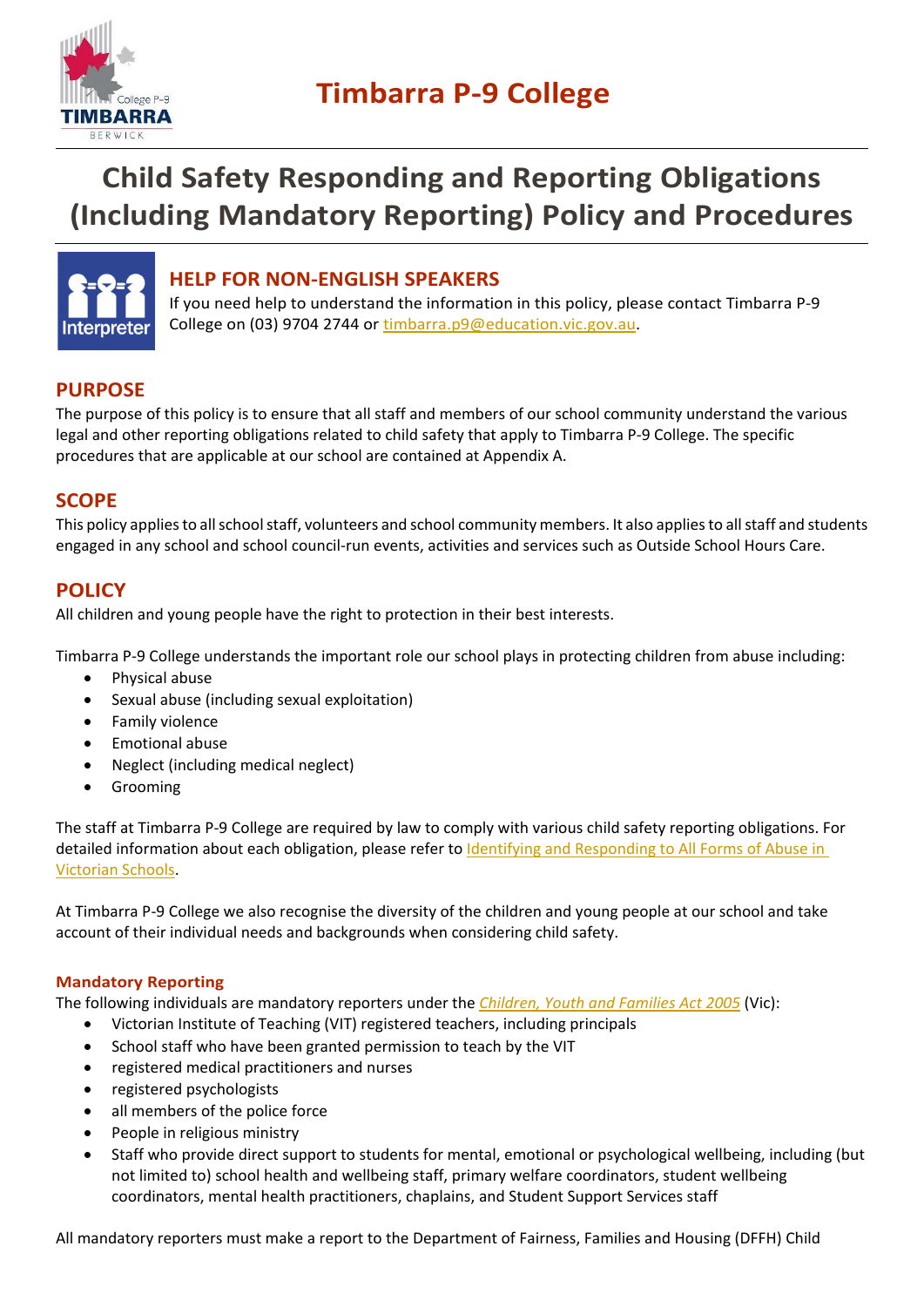Protection as soon as practicable if, during the course of carrying out their professional roles and responsibilities, they form a belief on reasonable grounds that:

- a child has suffered, or is likely to suffer, significant harm as a result of physical abuse and/ or sexual abuse, and
- the child's parents have not protected, or are unlikely to protect, the child from harm of that type.

A mandatory reporter who fails to comply with this legal obligation may be committing a criminal offence. It is important for all staff at Timbarra P-9 College to be aware that they are legally obliged to make a mandatory report on each occasion that they form a reasonable belief that a child is in need of protection and they must make a mandatory report even if the principal does not share their belief that a report is necessary.

At our school, all mandated school staff must undertake the *Mandatory Reporting and Other Obligations eLearning Module* annually. We also require all other staff to undertake this module, even where they are not mandatory reporters.

For more information about Mandatory Reporting see the Department's *Policy and Advisory Library*: *Protecting* Children — reporting [and Other Legal Obligations.](https://www2.education.vic.gov.au/pal/protecting-children/policy)

### **Child in need of protection**

Any person can make a report to DFFH Child Protection (131 278 – 24 hour service) if they believe on reasonable grounds that a child is in need of protection.

The policy of the Department of Education and Training (DET) requires **all staff** who form a reasonable belief that a child is in need of protection to report their concerns to DFFH or Victoria Police, and discuss their concerns with the school leadership team.

For more information about making a report to DFFH Child Protection, see the Department's *Policy and Advisory Library*: [Protecting Children — Reporting and Other Legal Obligations](https://www2.education.vic.gov.au/pal/protecting-children/policy) and [Four Critical Actions for Schools:](https://www.education.vic.gov.au/Documents/about/programs/health/protect/FourCriticalActions_ChildAbuse.pdf)  [Responding to Incidents, Disclosures and Suspicions of Child Abuse.](https://www.education.vic.gov.au/Documents/about/programs/health/protect/FourCriticalActions_ChildAbuse.pdf) 

At Timbarra P-9 College we also encourage all staff to make a referral to Child FIRST when they have significant concern for a child's wellbeing. For more information about making a referral to Child FIRST see the *Policy and Advisory Library*: [Protecting Children – Reporting and Other Legal Obligations.](https://www2.education.vic.gov.au/pal/protecting-children/policy)

#### **Reportable Conduct**

Our school must notify the Department's Employee Conduct Branch (7022 0005) if we become aware of an allegation of 'reportable conduct'.

There is an allegation of reportable conduct where a person has formed a reasonable belief that there has been:

- a sexual offence (even prior to criminal proceedings commencing), sexual misconduct or physical violence committed against, with or in the presence of a child;
- behaviour causing significant emotional or physical harm to a child;
- significant neglect of a child; or
- misconduct involving any of the above.

The Department, through the Employee Conduct Branch, has a legal obligation to inform the Commission for Children and Young People when an allegation of reportable conduct is made.

Our principal must notify the Department's Employee Conduct Branch of any reportable conduct allegations involving current or former teachers, contractors, volunteers (including parents), allied health staff and school council employees.

If school staff become aware of reportable conduct by any person in the above positions, they should notify the school principal immediately. If the allegation relates to the principal, they should notify the Regional Director.

For more information about Reportable Conduct see the Department's *Policy and Advisory Library*: [Reportable](https://www2.education.vic.gov.au/pal/reportable-conduct-scheme/policy)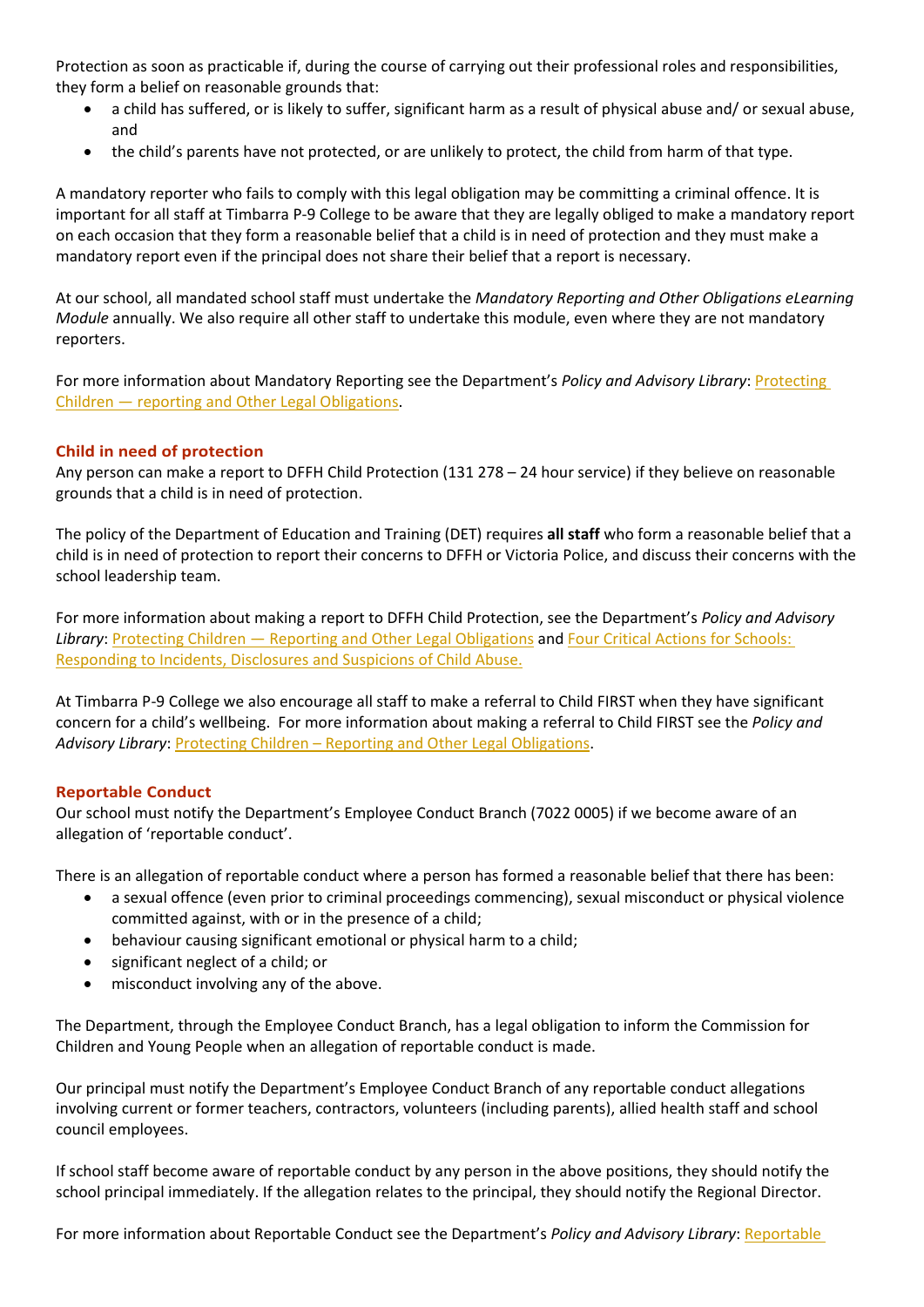### **Failure to disclose offense**

Reporting child sexual abuse is a community-wide responsibility. All adults (ie persons aged 18 years and over), not just professionals who work with children, have a legal obligation to report to Victoria Police, as soon as practicable, where they form a 'reasonable belief' that a sexual offence has been committed by an adult against a child under the age of 16 by another person aged 18 years or over.

Failure to disclose information to Victoria Police (by calling 000 or local police station) as soon as practicable may amount to a criminal offence unless a person has a 'reasonable excuse' or exemption from doing so.

"Reasonable belief" is not the same as having proof. A 'reasonable belief' is formed if a reasonable person in the same position would have formed the belief on the same grounds.

For example, a 'reasonable belief' might be formed when:

- a child states that they have been sexually abused
- a child states that they know someone who has been sexually abused (sometimes the child may be talking about themselves)
- someone who knows a child states that the child has been sexually abused
- professional observations of the child's behaviour or development leads a mandated professional to form a belief that the child has been sexually abused
- signs of sexual abuse leads to a belief that the child has been sexually abused.

"Reasonable excuse" is defined by law and includes:

- fear for the safety of any person including yourself or the potential victim (but not including the alleged perpetrator or an organisation)
- where the information has already been disclosed, for example, through a mandatory report to DFFH Child Protection.

#### **Failure to protect offence**

This reporting obligation applies to school staff in a position of authority. This can include principals, assistant principals and campus principals. Any staff member in a position of authority who becomes aware that an adult associated with their school (such as an employee, contractor, volunteer or visitor) poses a risk of sexual abuse to a child under the age of 16 under their care, authority or supervision, must take all reasonable steps to remove or reduce that risk.

This may include removing the adult (i.e. persons aged 18 years and over) from working with children pending an investigation and reporting your concerns to Victoria Police.

If a school staff member in a position of authority fails to take reasonable steps in these circumstances, this may amount to a criminal offence.

#### **Grooming**

Grooming is a criminal offence under the *Crimes Act 1958* (Vic). This offence targets predatory conduct undertaken by an adult to prepare a child, under the age of 16, to engage in sexual activity at a later time. Grooming can include communicating and/or attempting to befriend or establish a relationship or other emotional connection with the child or their parent/carer.

### **FURTHER INFORMATION AND RESOURCES**

For more information about these offences and reporting obligations see: [Protecting Children — Reporting and](https://www2.education.vic.gov.au/pal/protecting-children/policy)  [Other Legal Obligations](https://www2.education.vic.gov.au/pal/protecting-children/policy)**.**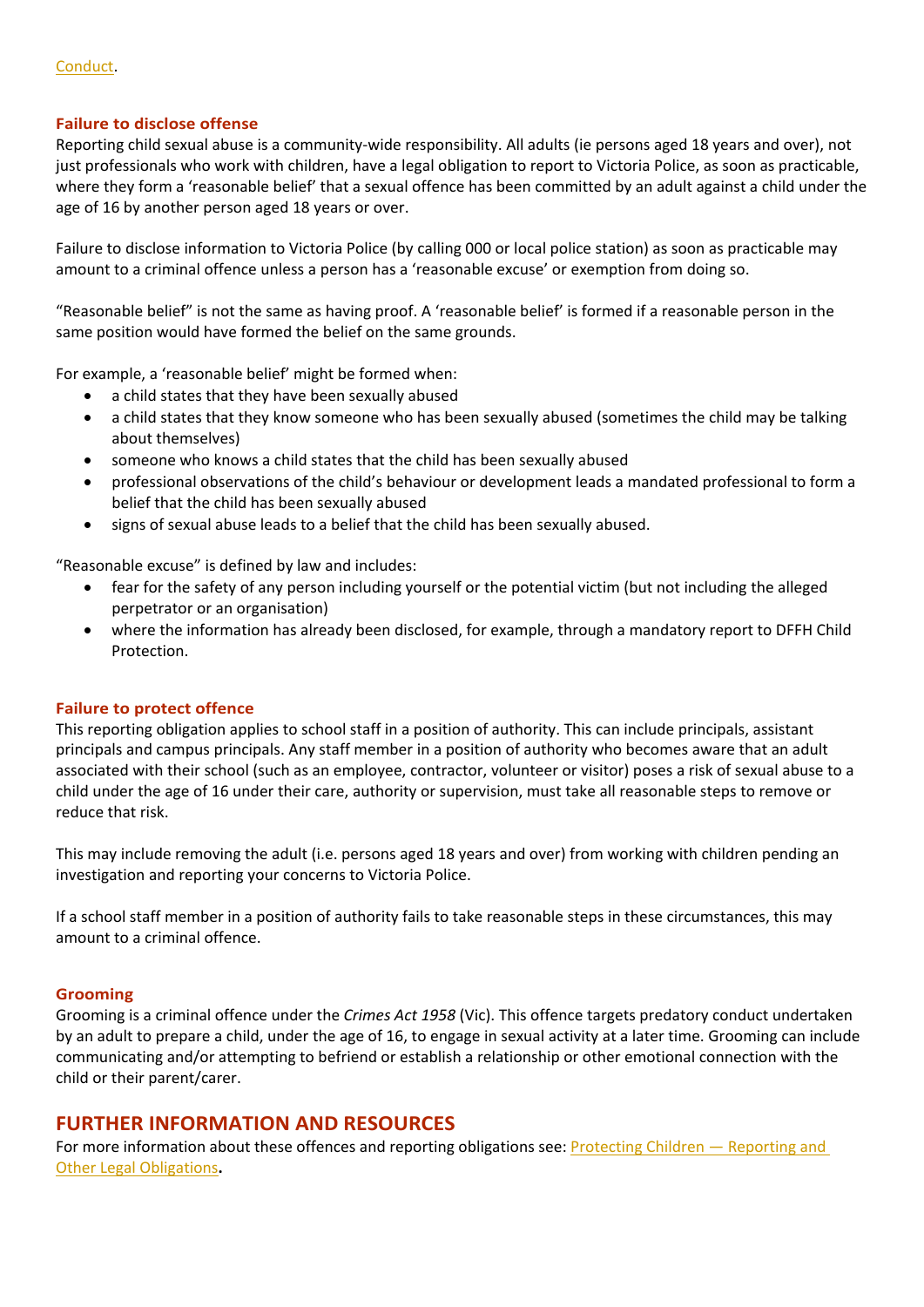## **POLICY REVIEW AND APPROVAL**

| Policy last reviewed       | 21 March 2022     |
|----------------------------|-------------------|
| Approved by                | Principal         |
| Next scheduled review date | Before March 2025 |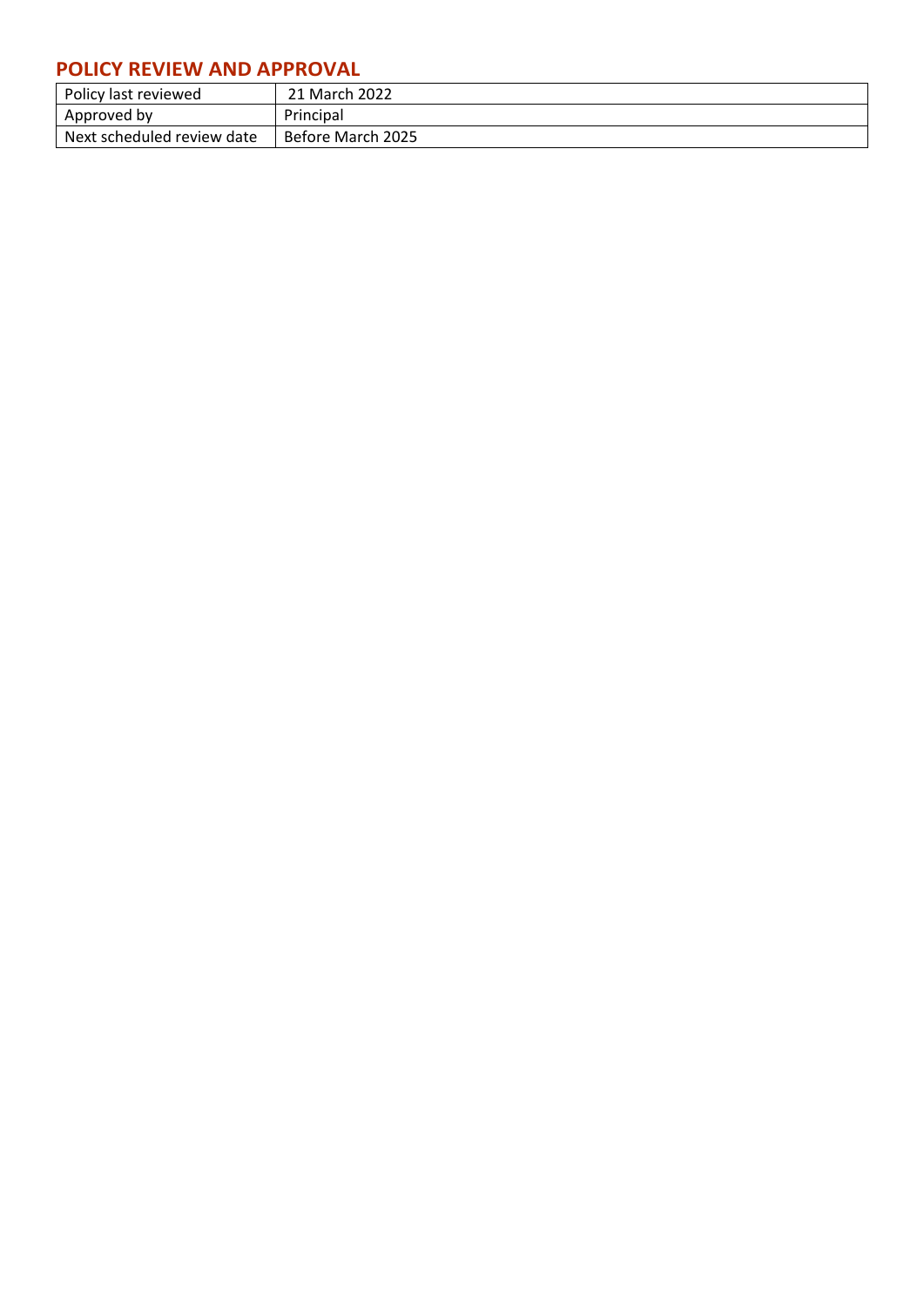### **APPENDIX A CHILD SAFETY RESPONDING AND REPORTING PROCEDURES AT TIMBARRA P-9 COLLEGE**

#### **For students**

- All students should feel safe to speak to any staff member to raise any concerns about their safety or any other concerns that they have.
- If a student does not know who to approach at Timbarra P-9 College, they should start with their homeroom teacher.
- All students have access to the school's Child Safe Flow Chart either for primary or secondary students. Teachers share and explain how this flow chart operates at the start of each semester (see APPENDIX B).

### **Managing disclosures made by students**

When managing a disclosure, you should:

- listen to the student and allow them to speak
- stay calm and use a neutral tone with no urgency and where possible use the child's language and vocabulary (you do not want to frighten the child or interrupt the child)
- be gentle, patient and non-judgmental throughout
- highlight to the student it was important for them to tell you about what has happened
- assure them that they are not to blame for what has occurred
- do not ask leading questions, for example gently ask, "What happened next?" rather than "Why?"
- be patient and allow the child to talk at their own pace and in their own words
- do not pressure the child into telling you more than they want to, they will be asked a lot of questions by other professionals and it is important not to force them to retell what has occurred multiple times
- reassure the child that you believe them and that disclosing the matter was important for them to do
- use verbal facilitators such as, "I see", restate the child's previous statement, and use non-suggestive words of encouragement, designed to keep the child talking in an open-ended way ("what happened next?")
- tell the child in age appropriate language you are required to report to the relevant authority to help stop the abuse, and explain the role of these authorities if appropriate (for a young child this may be as simple as saying "I will need to talk to people to work out what to do next to help you").

When managing a disclosure, you should AVOID:

- displaying expressions of panic or shock
- asking questions that are investigative and potentially invasive (this may make the child feel uncomfortable and may cause the child to withdraw)
- going over the information repeatedly (you are only gathering information to help you form a belief on reasonable grounds that you need to make a report to the relevant authority)
- making any comments that would lead the student to believe that what has happened is their fault
- making promises to the child about what will occur next or that things will be different given the process can be unpredictable and different for each child depending on their circumstances (instead reassure them that you and others will do your best to help).

#### **General procedures**

Our school will follow the *[Four Critical Actions for Schools: Responding to Incidents, Disclosures and Suspicions of](https://www.education.vic.gov.au/Documents/about/programs/health/protect/FourCriticalActions_ChildAbuse.pdf)  [Child Abuse](https://www.education.vic.gov.au/Documents/about/programs/health/protect/FourCriticalActions_ChildAbuse.pdf)* (Four Critical Actions) when responding to incidents, disclosures and suspicions of child abuse.

All staff at our school who believe that a child is in need of protection, even if it doesn't meet the threshold required for mandatory reporting or the staff member is not a mandatory reporter, should in the first instance speak to the Principal/ Assistant Principal Wellbeing and Inclusion or should make the required reports to DFFH Child Protection and/or Victoria Police as necessary.

At our school the Principal/ Assistant Principal Wellbeing and Inclusion will be responsible for monitoring overall school compliance with this procedure.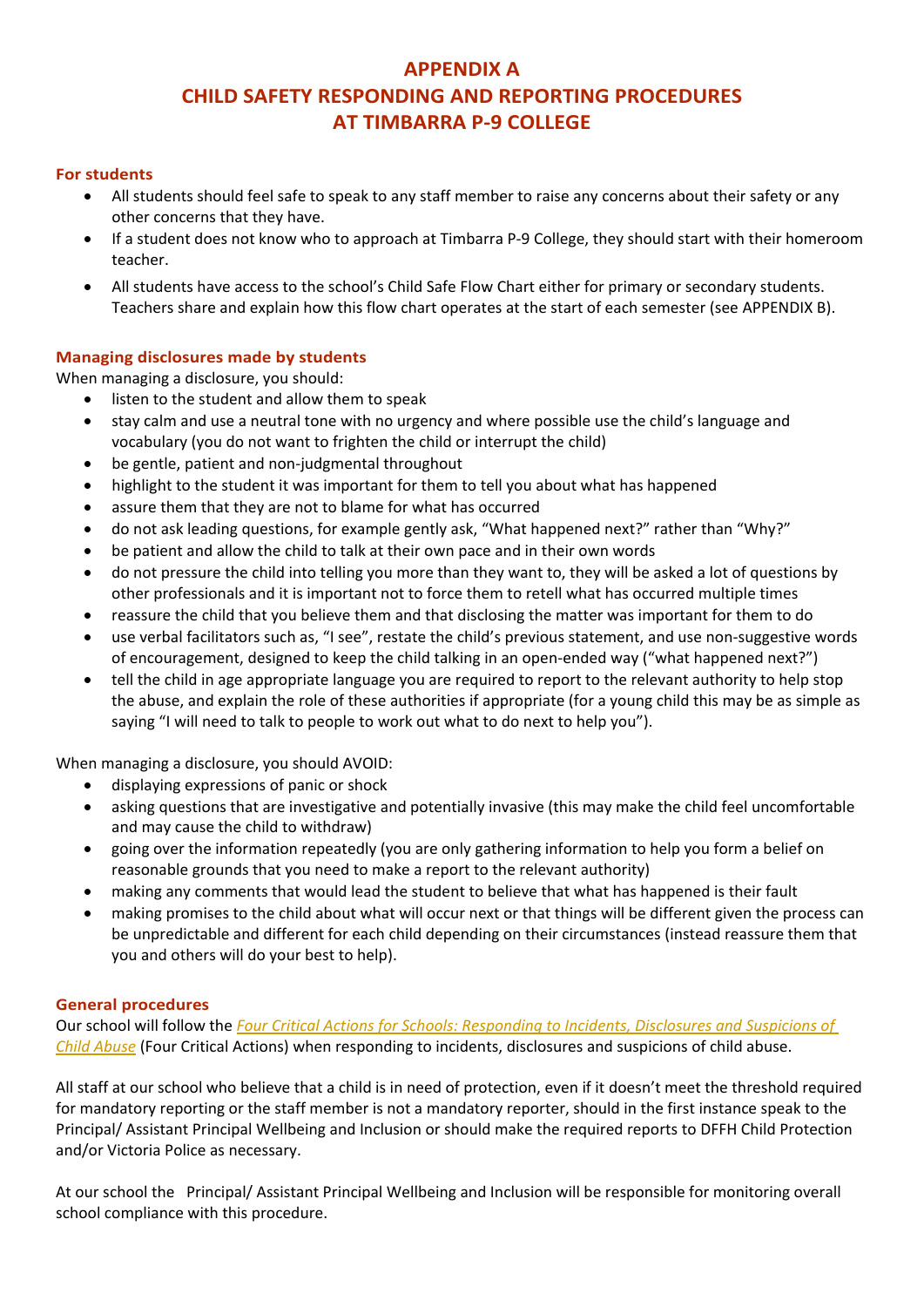Nothing in this procedure prevents a staff member or any other person from reporting to the relevant authorities if they form a reasonable belief that a child is at risk of abuse.

### **Reporting suspicions, disclosures or incidents of child abuse**

### *Responsibilities of all school staff*

If a school staff member reasonably suspects or witnesses an incident of child abuse or receives a disclosure of child abuse, they must:

- If a child is at immediate risk of harm, separate alleged victims and others involved, administer first aid and call 000.
- Speak to the Principal/ Assistant Principal Wellbeing and Inclusion as soon as possible, who will follow the Four Critical Actions.
- Make detailed notes of the incident or disclosure using the [Responding to Suspected Child Abuse: Template](https://www.education.vic.gov.au/Documents/about/programs/health/protect/PROTECT_Schoolstemplate.pdf) and ensure that these notes are kept and stored securely in the student's confidential file, via Compass Chronicle visible AT Level 3.
- If the staff member is a mandatory reporter and reasonably believes that a student has suffered physical and/or sexual abuse from which the child's parents have not protected the child, they must ensure that a report to DFFH Child Protection or Victoria Police has been made by the Principal/ Assistant Principal Wellbeing and Inclusion. If the report has not been made by another staff member, the mandatory reporter must make the report.
- If the staff member has formed a 'reasonable belief' that a sexual offence has been committed by an adult against a child, they must ensure that a report to Victoria Police has been made by the Principal/ Assistant Principal Wellbeing and Inclusion. If the report has not been made by another staff member, the staff member must make the report.

In circumstances where a member of the leadership team disagrees that a report needs to be made, but the staff member has formed a 'reasonable belief' that the child is in need of protection and/or has been the victim of sexual abuse, the staff member must still contact DFFH Child Protection and/or Victoria Police to make the report.

### *Responsibilities of the Principal*

The Principal is responsible for promptly managing the school's response to an incident, suspicion or disclosure of child abuse, and ensuring that the incident, suspicion or disclosure is taken seriously. The Principal is also responsible for responding appropriately to a child who makes or is affected by an allegation of child abuse.

If the Principal receives a report from a school staff member or member of the school community of a suspicion, disclosure or incident of child abuse, they must:

- Follow the [Four Critical Actions](https://www.education.vic.gov.au/Documents/about/programs/health/protect/FourCriticalActions_ChildAbuse.pdf) as soon as possible, including:
	- o Responding to an emergency
	- o Reporting to authorities/referring to services
	- o Contacting parents/carers and
	- o Providing ongoing support.
- Make detailed notes of the incident or disclosure, including actions taken using the Responding to Suspected [Child Abuse: Template](https://www.education.vic.gov.au/Documents/about/programs/health/protect/PROTECT_Schoolstemplate.pdf) and ensure that those notes are kept and stored securely in the student's confidential file via Compass Level 3 visibility ( Leadership Only access). They are also responsible for ensuring that any staff member who reported the incident, disclosure or suspicion to them also makes and keeps notes of the incident.
- At Timbarra P-9 College, the Principal will be responsible for ensuring that there is a prompt response to the disclosure and that the child is appropriately supported.

If the Principal is unavailable, the Assistant Principal Wellbeing and Inclusion, Assistant Principal Teaching and Learning or Leading Teacher Program for Students with Disabilities will take on the role and responsibilities described in this section.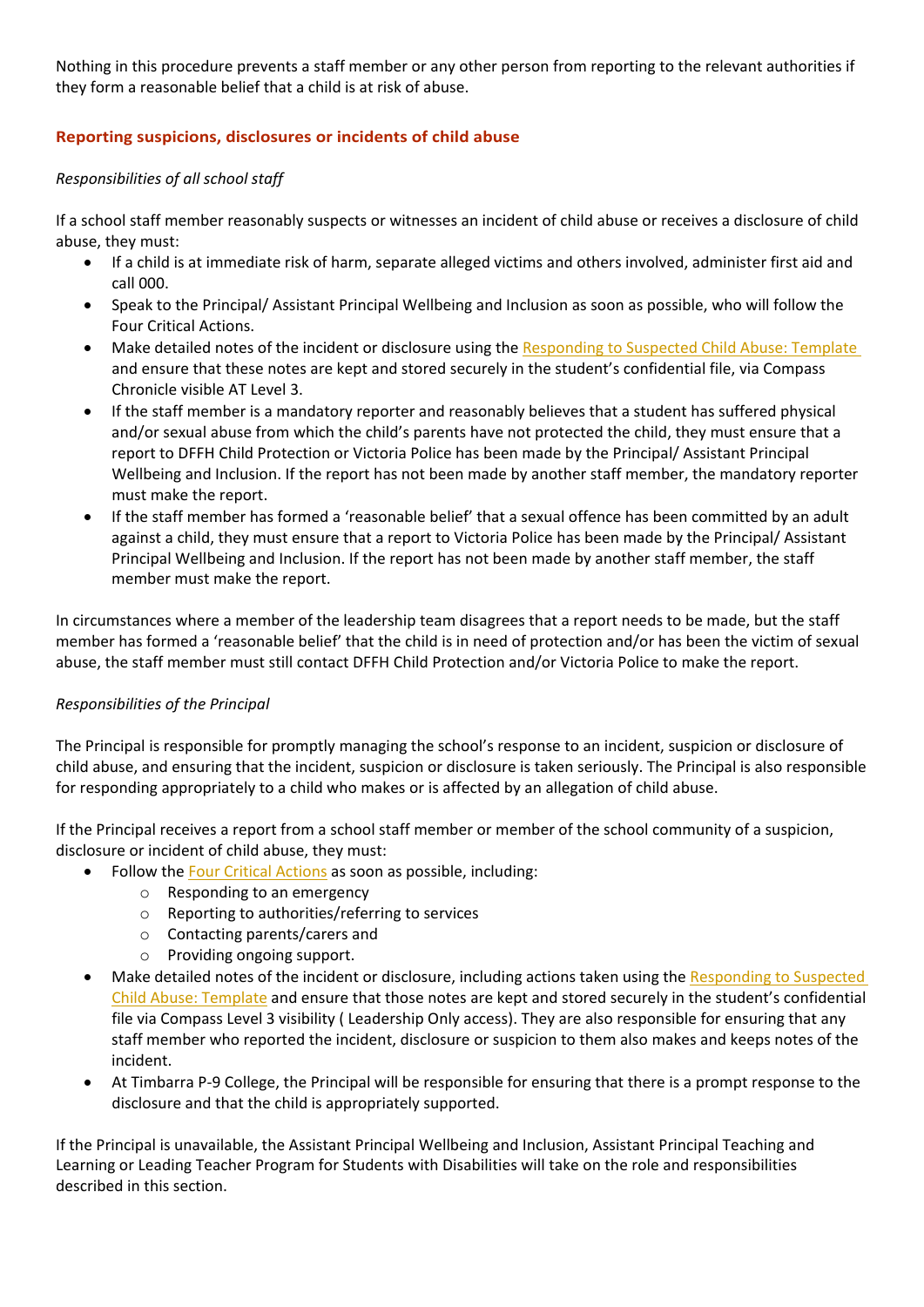#### **Duty of care and ongoing support for students**

Fulfilling the requirements in this procedure does not displace or discharge any other obligations that arise if a person reasonably believes that a child is at risk of abuse.

All staff have a duty of care to take reasonable steps to prevent reasonably foreseeable harm to students. All staff must ensure that Principal, Leadership Team and Student Wellbeing Coordinators are aware of any incidents, suspicions or disclosures of child abuse as soon as possible after they occur. This will allow appropriate supports to be put in place for the student affected.

#### **For school visitors, volunteers and school community members**

All community members aged 18 years or over should be aware of their legal obligations – see *Failure to disclose offence* above, in this Policy.

Any person can make a report to DFFH Child Protection if they believe on reasonable grounds that a child is in need of protection. For contact details see the Four Critical Actions [https://www.education.vic.gov.au/Documents/about/programs/health/protect/FourCriticalActions\\_ChildAbuse.pdf](https://www.education.vic.gov.au/Documents/about/programs/health/protect/FourCriticalActions_ChildAbuse.pdf) 

There is no requirement for community members to inform the school if they are making a disclosure to DFFH Child Protection or the Victoria Police. However, where a community member is concerned about the safety of a child or children at the school, and where disclosure of that concern will not compromise any potential police investigation, the community member should report this concern to the principal so that appropriate steps to support the student can be taken.